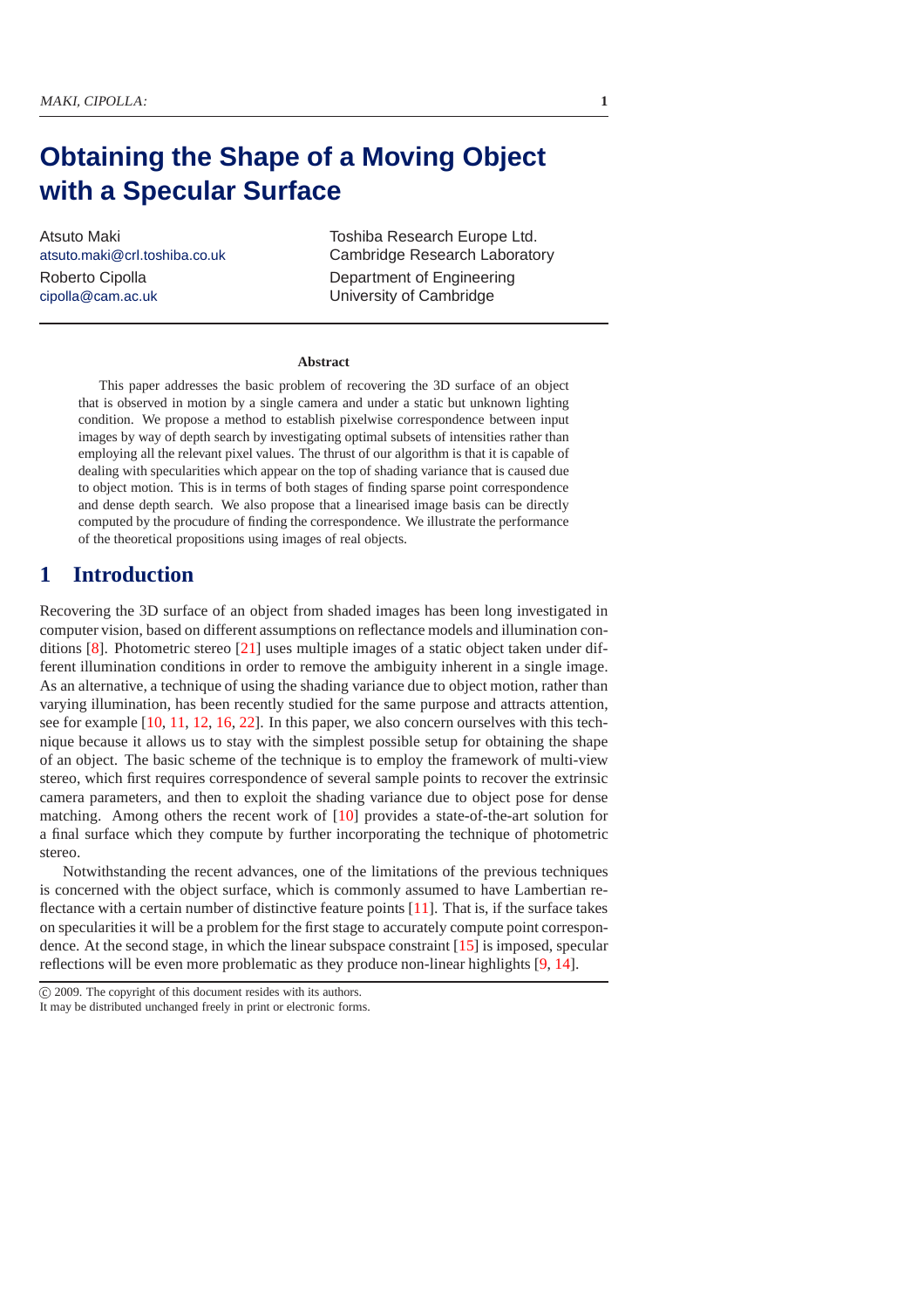The motivation of this paper is to overcome such a limitation at each stage in the scheme. This paper is most relevant to the work of  $[10]$  and  $[12]$  in that we also investigate the linear subspace constraint. However, it differs from them in the challenge that we propose techniques to deal with specular components both in feature correspondence and dense depth search. Moreover, as a direct application we show that we can acquire a linear image basis of target object by using the consequence of dense matching and removal of specular components.

### **1.1 Overview**

Our assumption in the following is that the target object is illuminated by a distant unknown light source. The surface may or may not be textured, and is approximated by a Lambertian component plus a specular component but without shadow.

**Point correspondence** We first compute sparse feature correspondence across the input images which we use for estimating light source parameters as well as external camera parameters. In order to eliminate the spurious matching due to specularities at this stage, we compute outliers by minimising the LMedS error in terms of photometric measures and exclude them before computing the camera parameters and light source parameters.

**Dense depth search** We propose to recover the shape of an object by a dense depth search while evaluating the correct matching with the linear subspace constraint as investigated in [\[10](#page-9-2), [12\]](#page-9-4). In order to deal with specularities, in our case, we choose to employ a minimum of five images as inputs. This is because we first need three images, if no specularities are present, to estimate the surface normal (up to an ambiguity) at a hypothesised surface location as well as the fourth image to verify that the surface indeed passes through that point. The fifth image is to detect the existence of a specularity by checking the consistency with the other four inputs.

This detection of specularity is inspired by the principle of 4-source photometric stereo [\[1](#page-9-10), [3,](#page-9-11) [17](#page-9-12)]. That is, among five or more input images we interchangeably utilise an optimal *intensity subset* consisting of four projected image intensities to find the best matches. The strategy is motivated by the fact that the specularities travel on the surface thanks to the object motion and therefore on the assumption that they are non-overlapping.

**Linearising the basis** We also show that a linear image basis of the target object becomes available as a consequence of the dense matching despite the specularities. Although a basis can be generated by re-aligning each pixel in the input images, non-linear artifact would then appear in the by-product of simple re-alignment. Nevertheless, we factor out the specular components as residuals with respect to a linear combination of an intensity subset and compute linearised pixel intensities, which directly achieves a linearised image basis. Linear image bases are known to be useful for example to synthesise different appearances of an object as learning data for the problem of object recognition [\[4](#page-9-13), [13](#page-9-14)].

In Section 2 we first introduce the procedure of computing light source parameters using the sparse point correspondence across input images. Section 3 proposes a core method for dense depth search in the presence of specular reflections on the surface, followed by Section 4 which describes how we can apply the result to generate a linearised image basis. We show the results of our experiments with real objects in Section 5. Section 6 concludes the paper.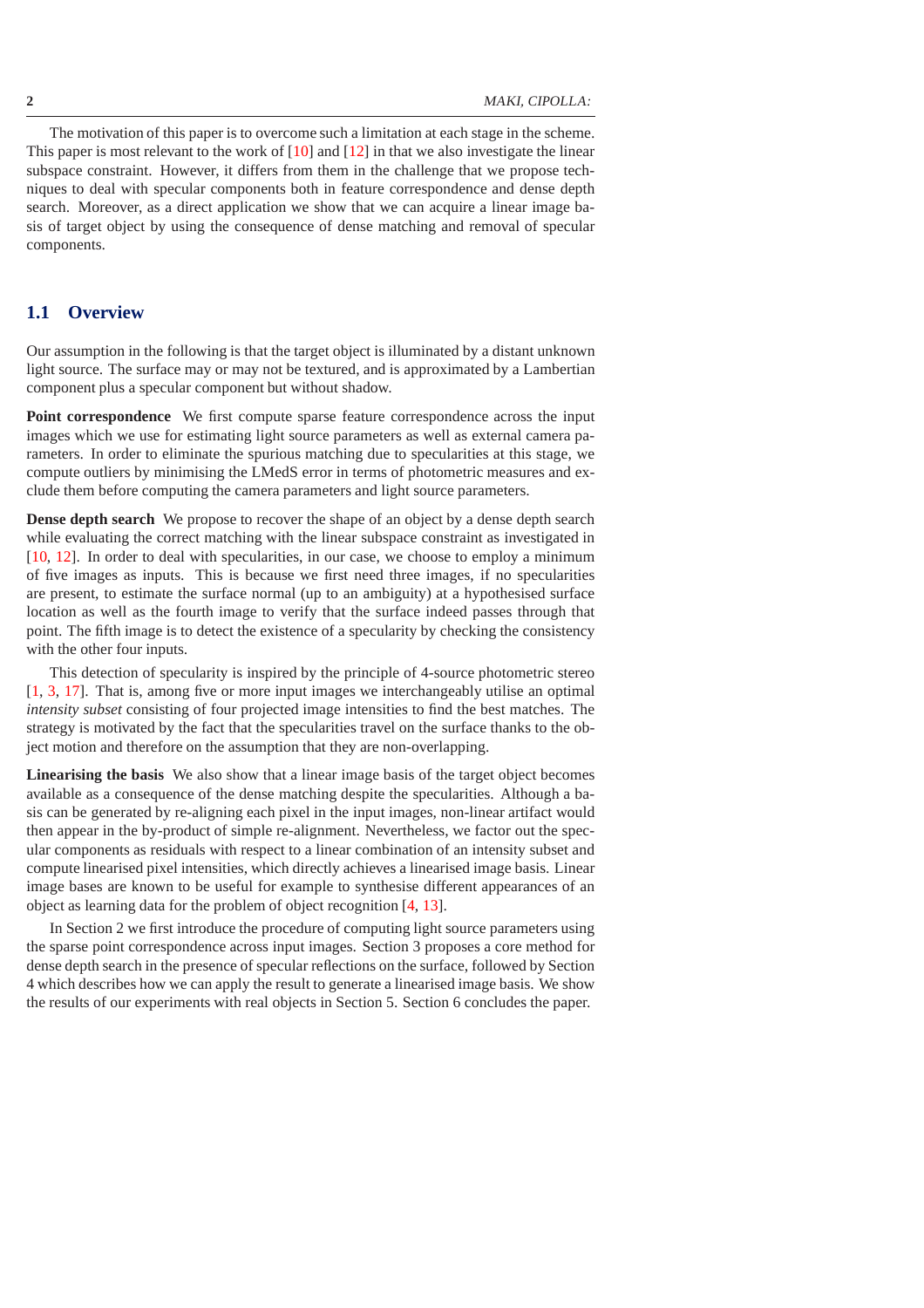# **2 Computing Light Source Parameters**

For estimating camera parameters in the camera projection matrix, *P*, we solve the well known affine structure from motion problem using SVD [\[18\]](#page-9-15). We then need a measurement matrix containing the coordinates of some number of corresponding sample points throughout input images. This is generally considered possible with standard techniques for matching corners [\[5](#page-9-16)] and removing outliers unless the artifacts due to specularities (or some intensities not fulfilling the assumed conditions, e.g. self-shadowing) distort the solution. Accurate point correspondences under appearance change is also important because the intensities of the corresponding pixels parametrise the light source parameters, and thereby linear subspace constraint, which we will utilise for dense depth search at the subsequent stage.

### **2.1 The Light Source Matrix**

Let us consider the intensity  $I_i(j)$  of the  $i^{th}$  point on the surface of a moving object projected into the  $j<sup>th</sup>$  image. Given the correspondences for *n* sample points through *m* images, we record the corresponding pixel intensities,  $I_i(j)$ , in an  $n \times m$  matrix as  $\mathcal{I} = (I_i(j))$ , which we call the *illumination matrix*.

For Lambertian surface, we can express  $I_i(j)$  in terms of the image formation equation process so that  $I_i(j) = \max(\mathbf{n}_i^\top \mathbf{l}(j), 0)$ . The 3-vector  $\mathbf{n}_i$  is defined at the first frame to be the product of the albedo with the inward facing unit normal for the *i th* point whereas the 3-vector  $I(j)$  is the product of the strength of the light source with the unit vector for its direction. Note that

$$
\mathbf{l}(j) = \mathbf{R}^{\top}(j) \mathbf{l}(1),\tag{1}
$$

where the  $3\times 3$  matrix,  $\mathbf{R}(j)$ , is the rotation of the object from the first frame<sup>[1](#page-2-0)</sup>, which is taken to be the reference, to the  $j<sup>th</sup>$  frame. Multiplication of  $\mathbf{R}^{\top}(j)$  represents virtually inverse rotation of the light source.

Then, we can form a matrix equation,

$$
\mathscr{I} = NL \tag{2}
$$

where *N* is an  $n \times 3$  matrix containing the rows  $\mathbf{n}_i^{\top}$ , and *L* is a  $3 \times m$  matrix containing the columns  $I(j)$ . We call matrix *L* (as well as  $\check{L}$  that appears in the sequel) *light source matrix* for convenience of explanation. The familiar form for solution by singular value decomposition to obtain a rank 3 approximation to the matrix  $\mathscr I$  is such that

$$
\mathscr{I} = \breve{N}\breve{L} = (\breve{N}A^{-1})(A\breve{L}) \tag{3}
$$

<span id="page-2-1"></span>As is well known, the solution is unique up to an arbitrary invertible  $3 \times 3$  transformation *A* which transforms  $\check{L}$  into  $L$  by  $L = A\check{L}$ , or for its each column  $\check{I}(i)$  into  $I(i)$  by  $I(i) = A\check{I}(i)$ where  $\mathbf{I}(i)$  denotes a column of  $\mathbf{L}$ .

### <span id="page-2-2"></span>**2.2 Computing The Light Source Matrix by LMedS**

As stated above, we estimate the light source matrix, *L*, based on the sample point that are in correspondence. However, computing point correspondences on a moving object is not

<span id="page-2-0"></span><sup>&</sup>lt;sup>1</sup>The rotation matrix is computed by solving for the structure from motion problem.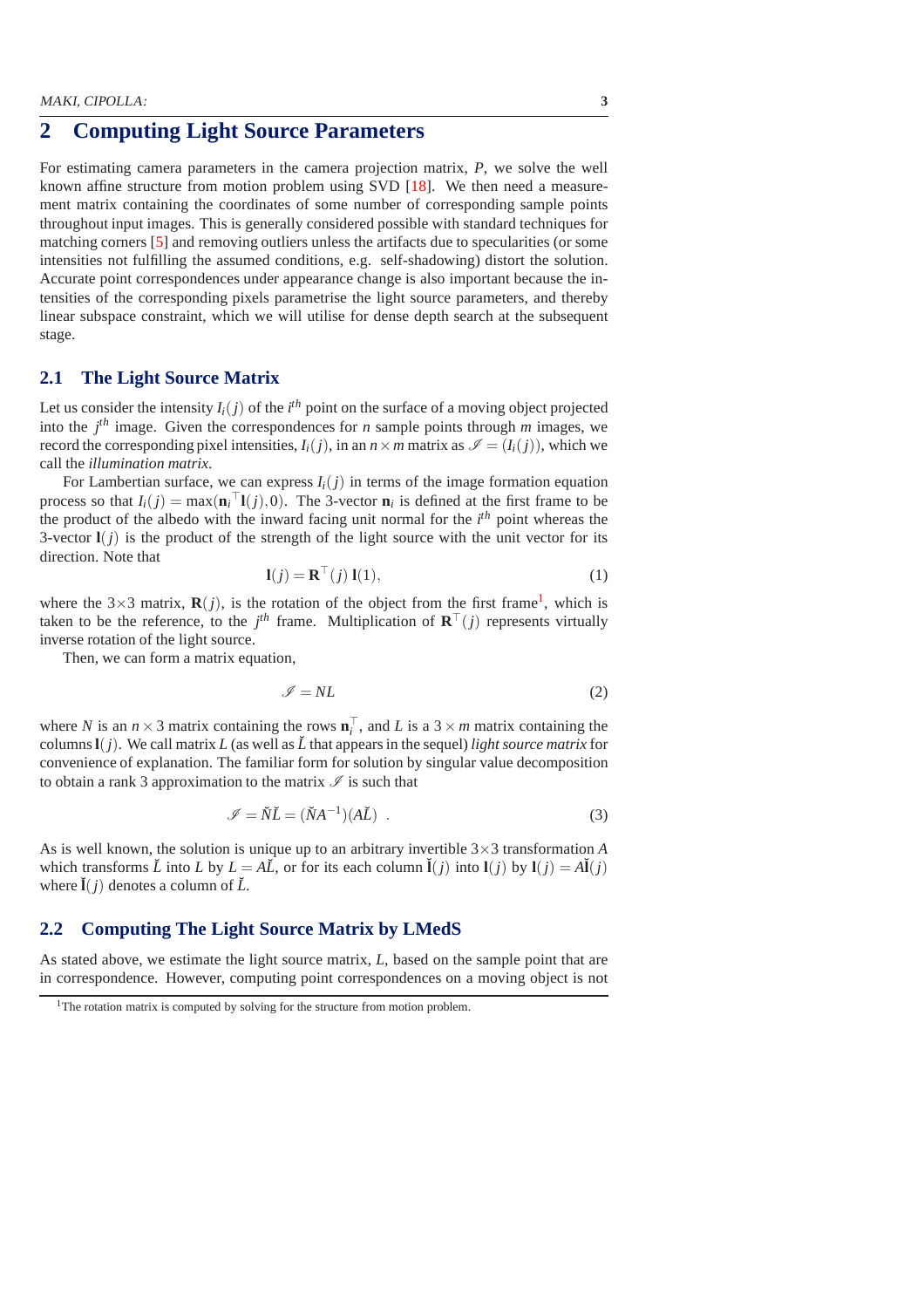so trivial when the surface is with specular component that may cause spurious matching. A known solution to this problem in the literature would be by removing outliers in terms of geometric errors [\[19\]](#page-9-17).

For an accurate computation of light source matrix, *L*, we carry this out by taking the photometric measures into account  $2$  in order to ensure that the artifacts which are caused by specularities do not distort the correct solution. In practice, we choose to employ the LMedS method without a particular need of a threshold. Namely, choosing a set of three sampled rows in the illumination matrix,  $\mathscr{I}_3$ , we can compute a putative light source matrix which we call  $\check{L}_3$ . We then evaluate the consistency of each remaining row of the illumination matrix, e.g.  $\mathbf{I}_i = \{I_i(1), I_i(2), ..., I_i(m)\}\$ , with  $\check{L}_3$  by computing the residual error

$$
\varepsilon = |\mathbf{I}_i - \mathbf{I}_i \breve{L}_3^\top (\breve{L}_3 \breve{L}_3^\top)^{-1} \breve{L}_3|,\tag{4}
$$

and record the median of  $\varepsilon^2$ . Note that the arbitrary transformation matrix *A* will disappear by substituting  $\check{L}_3 = A^{-1}L_3$  to this definition and therefore the putative matrix  $\check{L}_3$  can be directly used here. Repeating this procedure while picking up many different sample sets of three rows of illumination matrix, we select a combination of three rows (points) which minimises the median of the residual errors and compute the light source matrix accordingly with the inliers.

# **3 Dense Depth Search for a Specular Surface**

For dense surface reconstruction we search for the depth to the object at each pixel in a reference image. We essentially need a minimum of three more input images (and thus four in total) to impose the three-dimensional linear subspace constraint as suggested in [\[10](#page-9-2), [12](#page-9-4)]. Choosing the reference image to be the canonical (as seen in [\[6\]](#page-9-18)), we search for the depth, *Z*, while comparing the set of image intensities,  $I(j; P_i(\mathbf{x}, Z))|_{j=1,\dots,m; m \geq 4}$ , at the coordinates determined by **x** in the first canonical image, guess of depth *Z*, and the projection matrix  $P_i$ in each frame. The task is now to impose the geotensity constraint  $[12]$ , i.e., to evaluate the consistency between the referred set of intensities.

The linear subspace constraint<sup>[3](#page-3-1)</sup> violates in the presence of non-linear specular reflection. Thus, we present an algorithm to deal with specularities by adding extra input images for detecting the existence of a specularity when evaluating the consistency. That is, we choose to employ five (or more) images as inputs, and interchangeably utilise an optimal *intensity subset* consisting of four projected image intensities to find the best matches. The idea can be well explained as an analogue to 4-source photometric stereo [\[3](#page-9-11)] and thus we brief the notion of it before describing our algorithm.

Given the estimate of depth at each pixel in a reference image, a dense depth map can be computed by updating with any well researched algorithm, for example, by minimising the multiview constraint using graphcuts [\[10\]](#page-9-2).

#### **3.1 The 4-source Photometric Stereo**

In the conventional 3-source photometric stereo, if a point on the surface is subject to specular reflection from one of the three sources, the computed normal vector will be incorrect due

<span id="page-3-1"></span><span id="page-3-0"></span> ${}^{2}$ Light source estimation is also viewed as robust model fitting in multiview reconstruction of textureless object [\[20\]](#page-9-19) where the inliers are the contour generator points of visual hull.

<sup>&</sup>lt;sup>3</sup>It is available for regions with or without texture.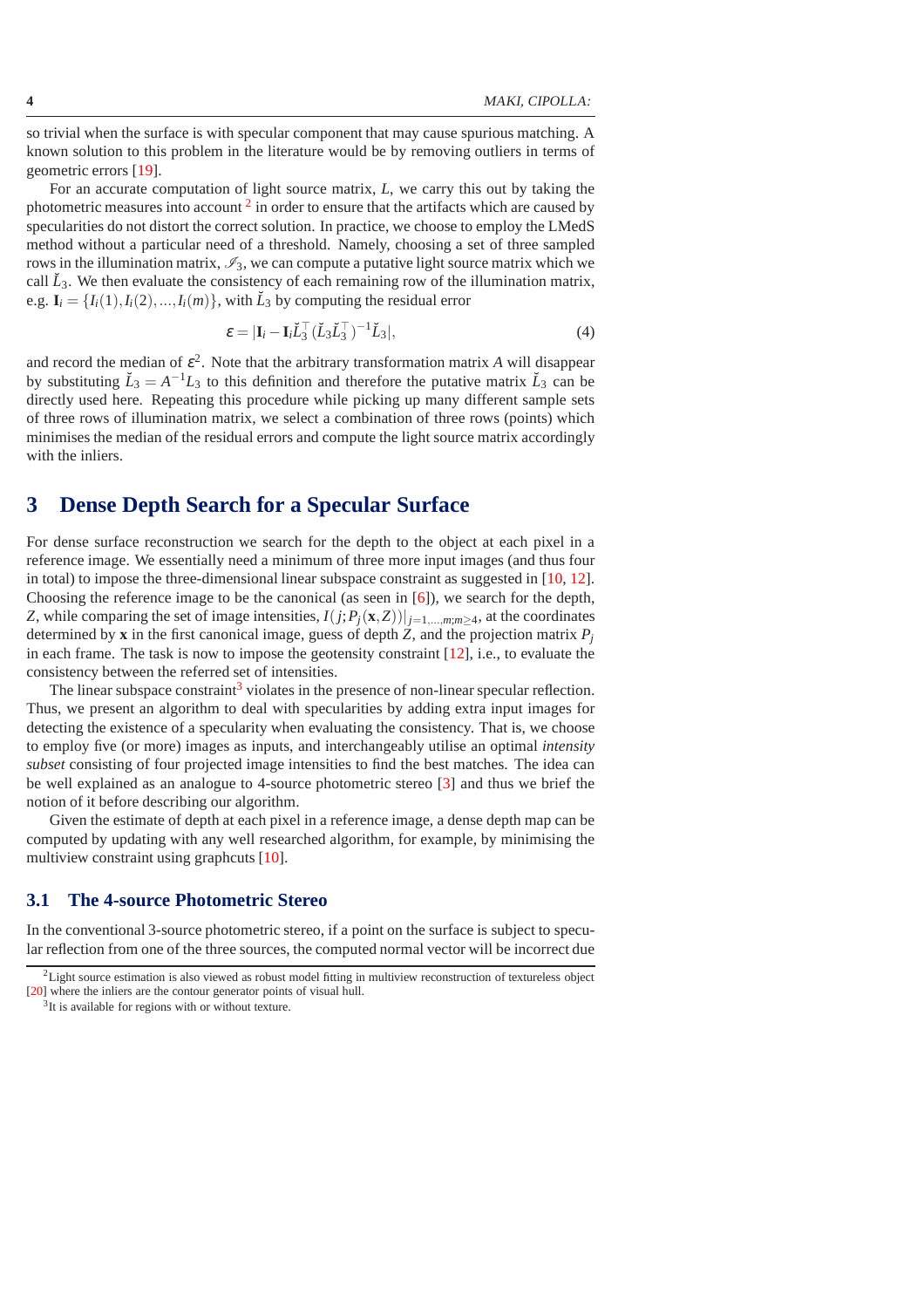to an elevated intensity value. By adding a fourth source, it becomes possible to compute a set of four surface vectors based on the four possible combinations of three light sources. This redundancy allows tagging and removal of the specular source [\[3](#page-9-11)]. Namely, for a Lambertian surface the four albedos would be identical, but a specularity in one light source will make three of the four albedos higher while the albedo computed without using that light source remains low. As a method to eliminate specular effects, Coleman and Jain define a relative deviation in the surface albedo *Rdev* at each point on the surface,

$$
R_{dev} = \frac{1}{4R_{min}} \sum_{j=1}^{4} |R_j - R_{mean}| \quad , \tag{5}
$$

where  $R_j$  is each estimated albedo and  $R_{min}$  is the smallest of these. Then, they regard  $R_{dev}$ greater than a threshold as indication of a specular component, and choose the combination of the three intensity values which have the smallest albedo for computing the surface normal. An improved scheme to determine a statistically more meaningful threshold is also proposed using the variance of the camera's intensity response [\[17](#page-9-12)].

#### **3.2 The 5-source Algorithm for Dense Depth Search**

Analogously to the 4-source photometric stereo, we add a fifth image for tagging and removal of specular source. That is, by adding a fifth source, we compute a set of five surface vectors,  $\hat{\bf{n}}$  (although it is determined only up to an invertible 3  $\times$  3 transform), at each guess of depth based on the five possible combinations of four virtual light sources. Then, instead of using all the elements of  $I(j; P_j(x, Z))|_{j=1,\dots,m; m=5}$ , for an appropriate evaluation of referred set of image intensities we define an intensity subset by selectively skipping such  $I(k; P_k(\mathbf{x}, Z))$  that is the most likely to be specular among the five different intensities. We denote such an intensity subset as  $I_{\bar{k}}(j;P_j(\mathbf{x},Z))|_{j=1,\dots,m, j\neq k}$ . For this selection to be possible, we compute five different linear subspaces in advance.

**Computing the light source matrices (multiple candidates)** Let us consider that five images are given as input so that  $m = 5$ , and first assume that specular reflection occurs mostly in either of them according to the object motion. Given an  $n \times m$  illumination matrix as  $\mathscr{I} = (I_i(j))$ , we define five different *n* × 4 *illumination submatrices*,  $\mathscr{I}_{\bar{k}}|_{k=1,\dots,5}$ , by skipping the  $k^{th}$  column,  $I(k)$ . We then recall equation [3](#page-2-1) and compute a rank 3 approximation to each  $\mathscr{I}_{\bar{k}}$ , so that

$$
\mathscr{I}_{\bar{k}} = \breve{N}_{\bar{k}} \breve{L}_{\bar{k}} = (\breve{N}_{\bar{k}} A^{-1}) (A \breve{L}_{\bar{k}}), \tag{6}
$$

where  $\tilde{L}_{\bar{k}}|_{k=1,\dots,5}$  in this case is a 3 × 4 light source matrix containing the columns  $\tilde{\mathbf{I}}(j)|_{j=1,\dots,4}$ . It should be noted that we apply the LMedS method introduced in Section [2.2](#page-2-2) to compute each candidate of light source matrix.

<span id="page-4-0"></span>**Selection of optimal intensity subset** Given multiple representations of linear subspaces,  $\tilde{L}_{\bar{k}}|_{k=1,\dots,5}$ , at each pixel, **x**, and at each guess of depth, *Z*, we compute a set of five surface vectors  $\hat{\mathbf{n}}_{\bar{k}}$  as

$$
\hat{\mathbf{n}}_{\bar{k}}^{\top}|_{k=1,...,5} = I_{\bar{k}}(j;P_j(\mathbf{x},Z))\check{L}_{\bar{k}}^{\top}(\check{L}_{\bar{k}}\check{L}_{\bar{k}}^{\top})^{-1} . \tag{7}
$$

Using those estimates of surface vectors, as was the case in the 4-source photometric stereo,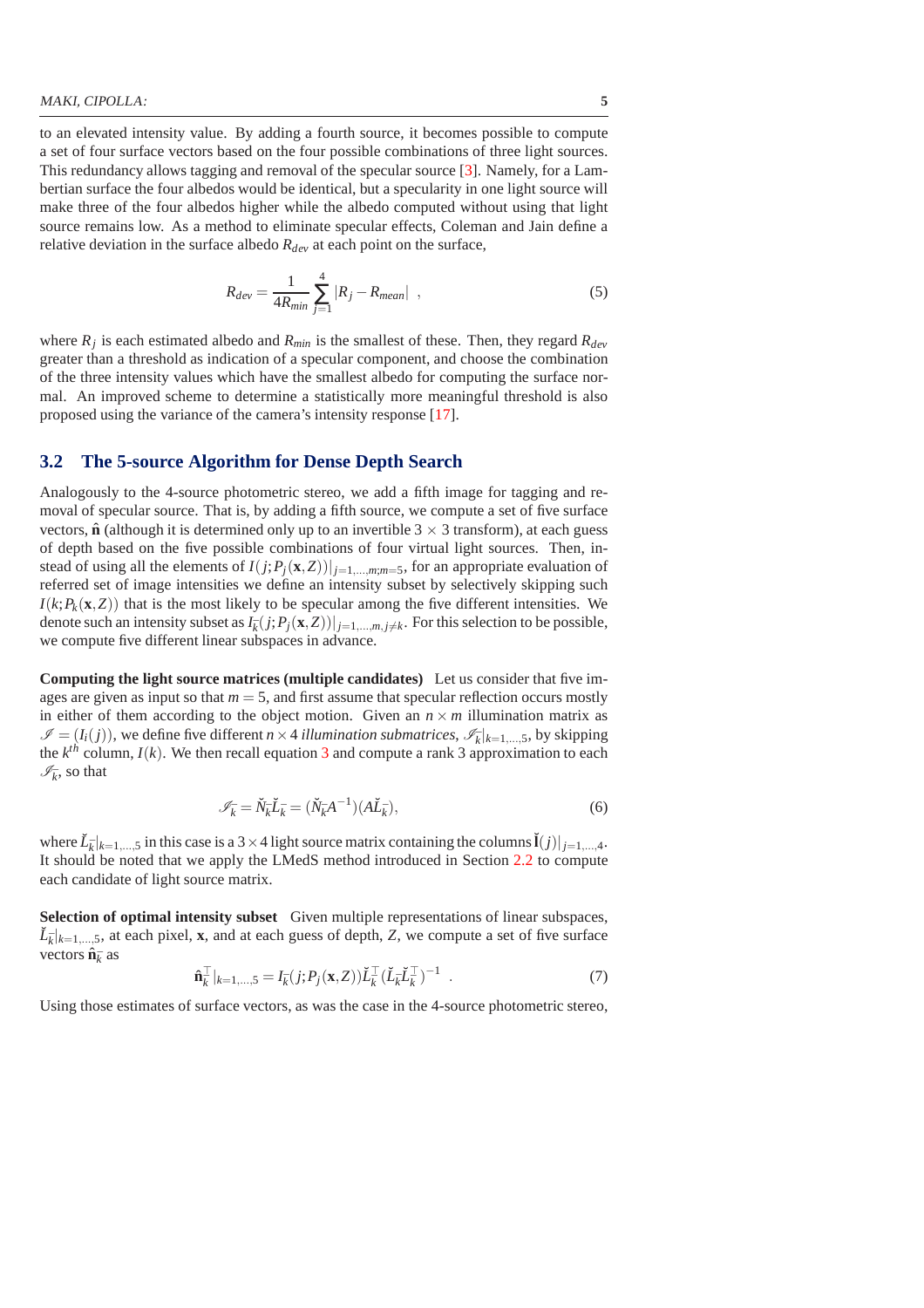we derive a relative deviation in the surface albedo,  $|\hat{\mathbf{n}}_{\bar{k}}|$ , such that

$$
|\hat{\mathbf{n}}|_{dev} = \frac{1}{5|\hat{\mathbf{n}}|_{min}} \sqrt{\sum_{k=1}^{5} (|\hat{\mathbf{n}}_{\bar{k}}| - |\hat{\mathbf{n}}|_{mean})^2}, \qquad (8)
$$

where  $|\hat{\mathbf{n}}|_{mean}$  is the mean value of  $|\hat{\mathbf{n}}_{\bar{k}}|$  and  $|\hat{\mathbf{n}}|_{min}$  is the smallest of these, respectively. We then select the combination of the four intensity values which give the smallest estimate of albedo.

**Computing the correspondence** If a specularity is judged to be occurring when  $k = h$ , we pick  $\tilde{\mathbf{I}}(j)$  from  $\tilde{L}_{\tilde{h}}$  to compute the estimated values of the intensities as,

$$
\hat{I}_{\bar{h}}(j;P_j(\mathbf{x},Z))|_{j=1,\ldots,5,j\neq h} = \hat{\mathbf{n}}_{\bar{h}}^{\top} \check{\mathbf{I}}(j) .
$$
\n(9)

We then define the error function to evaluate the set of intensities  $I(j; P<sub>j</sub>(\mathbf{x}, Z))$  without being influenced by the suspected specularity as

<span id="page-5-0"></span>
$$
e(\mathbf{x}, Z) = \sum_{j=1, j \neq h}^{5} (I(j; P_j(\mathbf{x}, Z)) - \hat{I}(j; P_j(\mathbf{x}, Z))^2
$$
 (10)

We measure the error, *e*, at regular small intervals of depth, *Z*. It is clear that as the depth parameter is varied the location of the corresponding points in each image will trace out the corresponding epipolar line in each image. When the depth is correct we expect the error to approach zero and we store a primary depth hypothesis that minimises the error  $e(\mathbf{x}, Z)$  as well as several other depth candidates where *e*(**x**,*Z*) is locally minimised as has been studied in [\[2](#page-9-20)]. We then choose such candidate of depth *Z* that is most consistent with the primary depth hypotheses in the surrounding pixels.

# **4 Linearising the Image Basis**

Based on the pixelwise correspondence between input images of an object in motion, we can generate images of the object as if they were captured in an identical pose as seen in the reference frame but under varying lighting. This is done by re-aligning the pixels in the input images. We can either employ a set of three images from the generated images directly as an image basis, or apply the PCA to the re-aligned images and form an orthogonal basis by the three eigenvectors corresponding to the highest eigenvalues [\[13](#page-9-14)]. In either case, however, non-linear artifacts will naturally appear in the resulting basis as long as specular reflections are present in the input images even when the correspondence is accurately computed despite the specularities. Since the linear functionality of the basis will then deteriorate, we wish to replace the specularities with some values that linearly agree to each other, i.e., linearise the appearance of image basis.

Let us consider the case that *m* images are given as input and that for simplicity we should typically replace an intensity,  $I(h)$ , that is most likely to be specular among a corresponding intensity set,  $I(j)|_{i=1,\dots,m}$ . For each corresponding set of pixels in a set of re-aligned images, we have a tag of the specular source such that the *h th* element was removed in the process of depth search, and the utilised intensity subset was

$$
I_{\bar{h}}(j;P_j(\mathbf{x},Z))|_{j=1,\ldots,m,j\neq h} \quad . \tag{11}
$$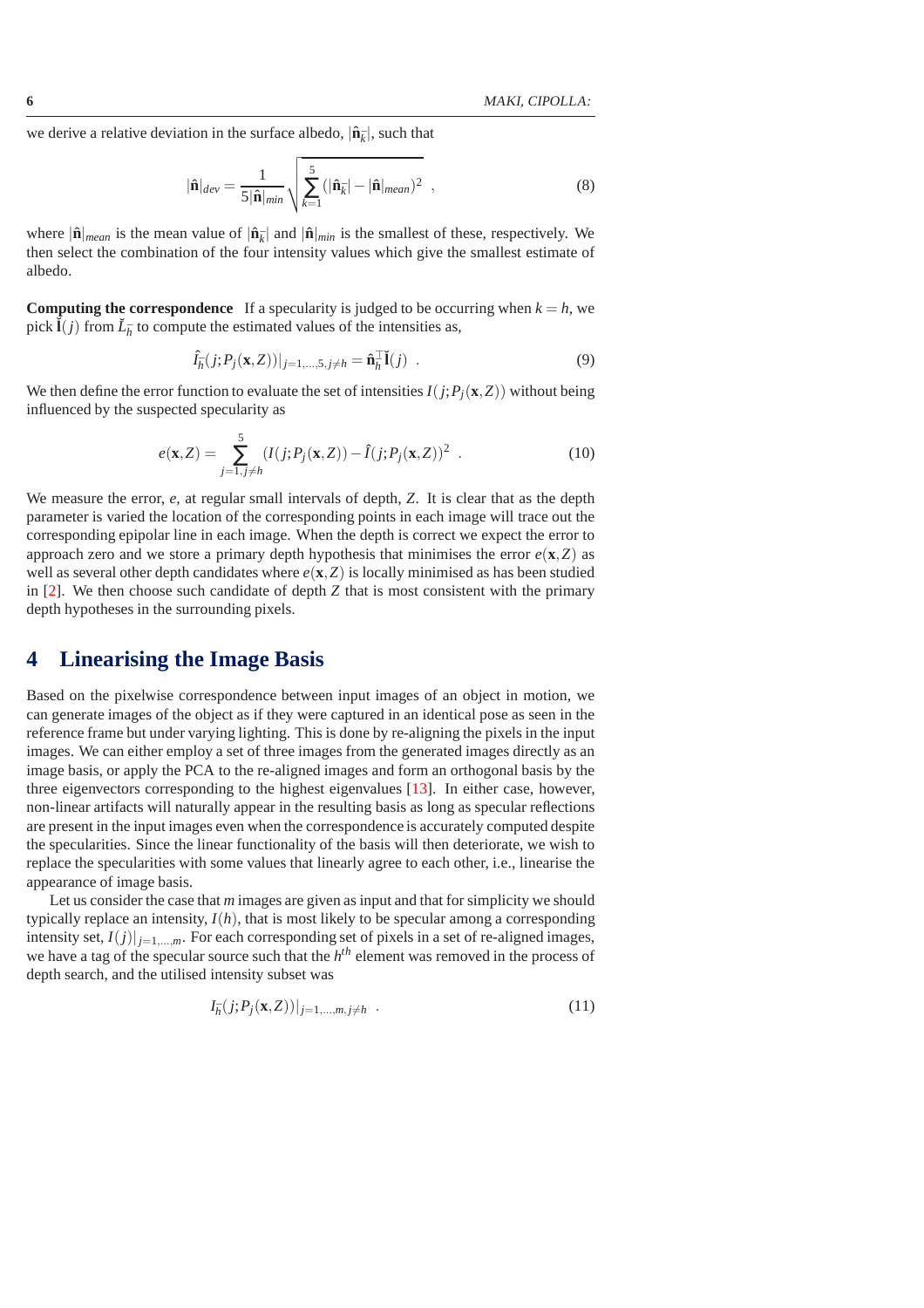That is, we have used the intensity subset excluding the *h th* element for computing the correspondence at the correct depth. Since it should be consistent with the corresponding  $3 \times 4$ light source matrix,  $\check{L}_{\bar{h}}$ , containing the columns  $\check{I}(j)|_{j=1,\dots,m-1}$  (excluding  $\check{I}(h)$ ), we can estimate a linearised value of *I*(*h*) by

$$
\hat{I}(h) = \hat{\mathbf{n}}_h^{\top} \check{I}(h) \tag{12}
$$

where  $\hat{\mathbf{n}}_{\bar{h}}^{\top}$  is computed by equation [7](#page-4-0) where  $k = h$ . We can then factor out the specular component of  $I(h)$  as a residual with respect to the linear estimate by

$$
I(h) - \hat{I}(h) \tag{13}
$$

The residual should be zero when no specularity is present, given the re-alignment is accurate. If some residual is observed, we can linearise the corresponding set of pixels by directly replacing  $I(h)$  with  $\hat{I}(h)$ . This operation at each pixel in a set of re-aligned images allows us to linearise the entire image basis.

# **5 Experiments**

We illustrate the performance of the proposed scheme using a few examples of real objects: a human face and a water pitcher, whose surfaces are composites of Lambertian and specular components. See Figure [1.](#page-7-0) Each of them shows three input images out of five that were used, respectively. They were captured while the object pose varies under a point light source whose position is close to the viewing direction, but unknown. Ambient light was also present in capturing the human face. As can be observed, weak or strong specularities appear on different parts of surfaces according to the object pose relative to the light source. Since a light source is placed beside the camera, in each image, parts of the surface where the orientation is close to the direction toward the camera tend to take on specular reflection. For example, the face in the leftmost image takes on relatively strong specular components in the left part of forehead and cheek according to the face direction.

Figure [1](#page-7-0) also include resulting depth maps of water pitcher and human face, computed for the reference input images in the midst, respectively. The lighter, the closer to the camera. In both examples we tracked about 15 sample points for correspondence but a few of them were removed by the LMedS method with the photometric measure. For the dense depth search in each case, we employed a  $15 \times 15$  template to suppress the error arising from image noise (but not to over-smooth the resulting surface). The depth maps essentially represent the accuracy of the computed dense correspondence between the input images, and we also display the reconstructed surfaces viewed from different directions. The surfaces are well recovered considering the fact that only five images are used, and uninfluenced by the partial specularities. The results on the upper part of the water pitcher is erroneous because that part is not visible throughout all the input images and is also with strong inter-reflections.

Figure [2](#page-7-1) shows the reference image of water pitcher (same image that is in the midst of Figure 2 (left-top)) with annotations of two sample locations, (a)  $\mathbf{x} = (160, 100)$  and (b)  $\mathbf{x} = (200, 100)$  and illustrate the errors at hypothesised depths. Indicated as 'b' is an example point that takes on a specular reflection as the water pitcher rotates (see the leftmost-top image of Figure 2) whereas 'a' is a point that does not across the five input images. It should be noted that those two points are sampled at different locations but at an identical distance from the camera and therefore their depths should be estimated identically.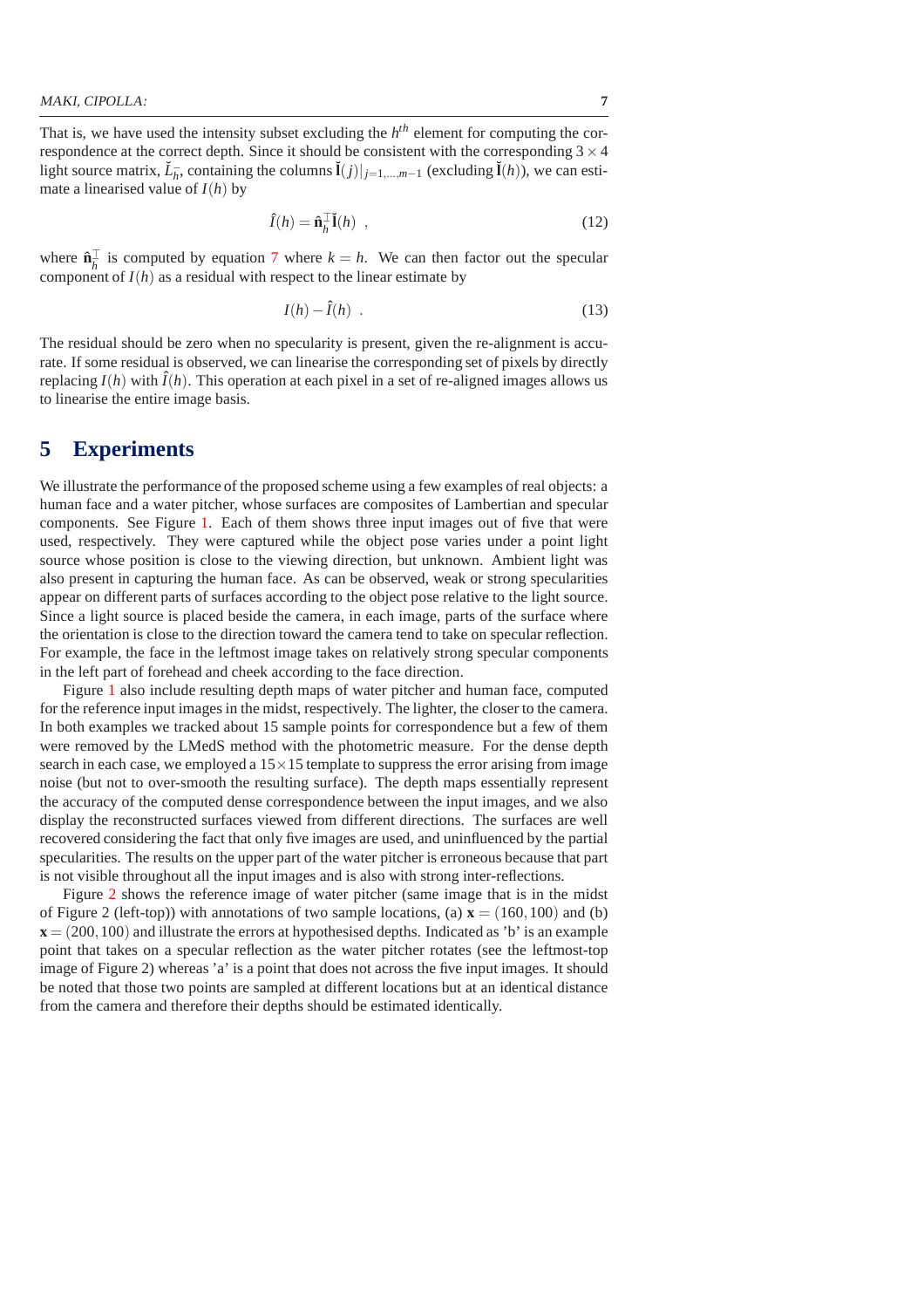**8** MAKI, CIPOLLA:



Figure 1: Left: Three examples out of five input images of a water pitcher (top) and a human face (bottom) captured in different poses under a point light source whose direction is unknown, respectively. Right: A depth map estimated referring the input image in the midst (the lighter, the closer) and the recovered surface with and without texture shown from different directions.

<span id="page-7-0"></span>

<span id="page-7-1"></span>Figure 2: Left: The  $320 \times 320$  reference image of water pitcher example (the same image as in the midst of Figure 2 (left)). Annotated as 'a' and 'b' are two sample locations for detailed analyses. Right: The errors  $e(\mathbf{x}, Z)$  with respect to hypothesised depths,  $Z$ , are plotted for two sampled points. In both examples, the solid line indicates the errors by the proposed method and the dashed line by a conventional method [\[12\]](#page-9-4).

In Figure [2](#page-7-1) (a), with the solid line we plot the error *e* computed by equation [10](#page-5-0) at different hypothesised depths for the sample point 'a'. Smaller values of *Z* correspond to smaller (closer) distances to the viewer. The error is minimised at  $Z = 24$  and it is consistent with the true depth although other local minimum are also present. With the dashed line, for a comparison, we superimpose the error *e* computed by a conventional method [\[12](#page-9-4)] but using all the five input images. The minimum is found at the same correct depth, which is as expected since point 'a' does not take on specular reflection across the input images. The error, *e*, obtained by the proposed method turned out to be generally lower than those by the conventional ones. Recalling that it is defined in terms of grey scale values, we can explain the reason by the fact that (the square of) the highest pixel value among the referred set tends to be excluded from the computation in equation [10.](#page-5-0) Analogously, Figure [2](#page-7-1) (b) shows the error *e* computed for point 'b'. In this case, the errors by the two methods are not minimised at the same depth. The result by the conventional method is obviously influenced by a specularity and the minimum error is realised at a shifted wrong depth. However, we can observe that the proposed method still minimises the error at the same correct depth as found for point 'a' (the two sample points are at identical distance).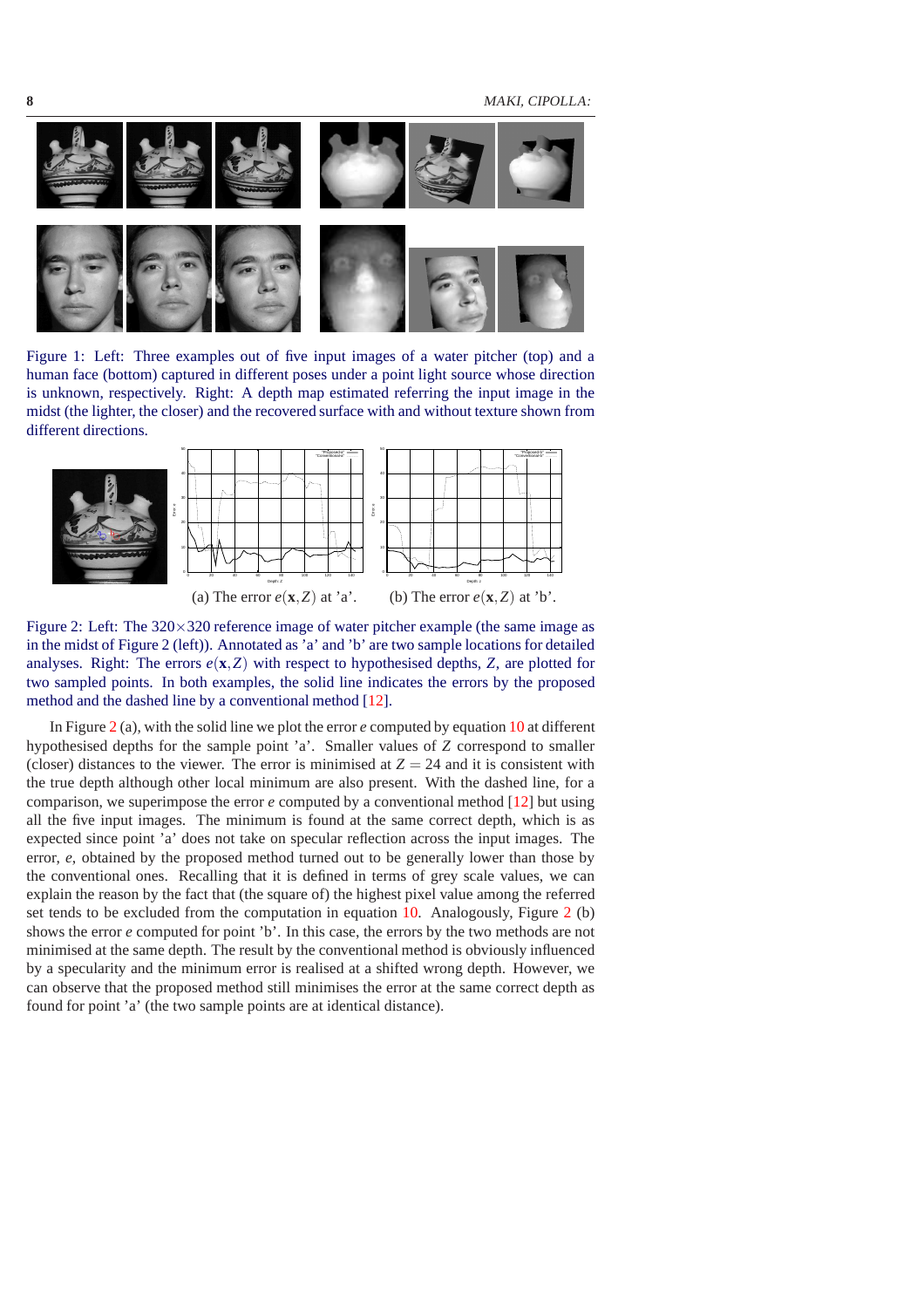Figure [3](#page-8-0) (left) shows re-aligned images of the water pitcher (top), corresponding to the three input images shown in Figure [1](#page-7-0) (left) in the same order. Each of them is also separated to specular components (middle) and a linearised image after removing the residuals (bottom). It can be observed that residuals are extracted in different parts of the surface according to the object motion. It is natural because the orientation of the object changes in such a way that it spans the 3D space so that specular regions travel accordingly. Comparing the top and bottom rows of the figure, it can be noticed that the strong specularity that is present due to the round shape of the object at a close point (viewed from the camera) has been removed in the linearised images. Analogously, Figure [3](#page-8-0) (right) shows re-aligned images of the human face, each of which is separated to specular components as the residuals and a linearised image after removing them. Notice that some of the specular components, e.g. in the above mentioned face image are identified as residuals, and then alleviated in the linearised image.



<span id="page-8-0"></span>Figure 3: Top: Re-aligned images generated from the central part of pitcher images (left) and face images (right). Middle: Extracted specular components (residuals, stressed by factor 5 for display reason). Bottom: Linearised images after removing the specular components.

# **6 Summary and Future Work**

We have addressed the problem of recovering the surface of a moving object using the shading variance due to object motion. In particular, we have dealt with objects with specular surfaces for which it was previously difficult to find accurate point correspondence and search for dense surface. The key idea for dense point matching is to use an optimal subset of intensities that is the least influenced by specular reflections. To our knowledge it is one of the few trials of finding correspondence in the presence of specularities on the top of intensity variance due to object motion. We have also shown that it is possible to linearise the input images by directly applying our results. It should be stressed that our experimental results were obtained using as few as five input images, with the fifth one to deal with a possible specularity. We are interested in extending our algorithm to accommodate a large number of input images so that it can deal with a more significant specularities. Other interesting potential directions for future work include combinations with different approaches for coping with highlights such as using silhouette cue [\[20\]](#page-9-19) or shadows [\[7](#page-9-21)].

**Acknowledgment** The authors wish to thank George Vogiatzis and Carlos Hernández for valuable discussions and comments on the manuscript.